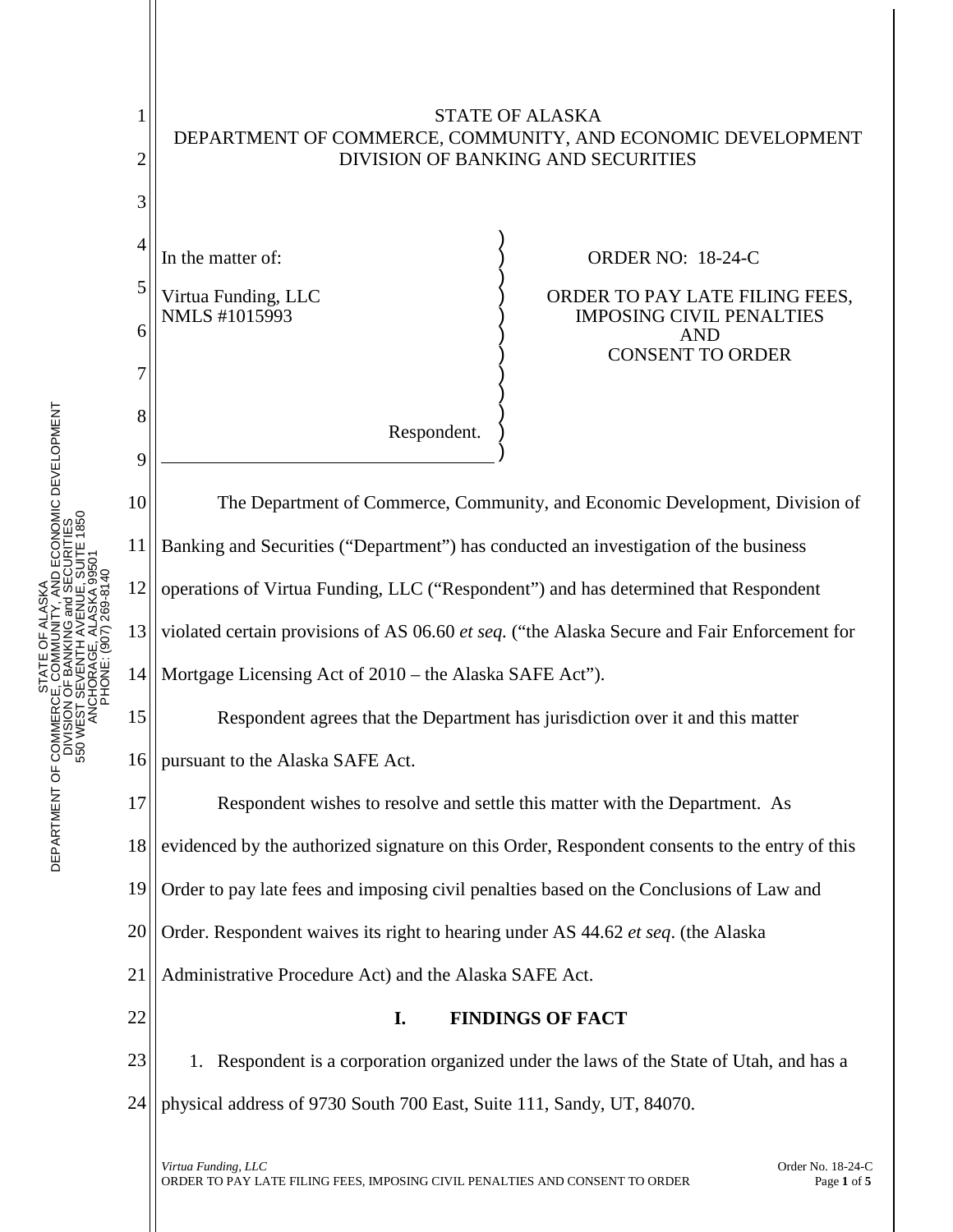3. Mortgage licensees must submit reports of condition of the licensee to the

4 Department in the form prescribed by the National Mortgage Licensing System and Registry

5 ("NMLS"). The NMLS requires licensees to submit quarterly reports of condition known as

Mortgage Call Reports ("MCRs"). The NMLS mandates that MCRs be filed after each

calendar quarter by February 14, May 15, August 14, and November 14. Respondent has filed

8 four late MCRs in 2017, totaling 42 days late.

## MORTGAGE CALL REPORTS (MCRs)

| Year | Quarter | Date Due   | Date Filed | Days<br>Late |
|------|---------|------------|------------|--------------|
| 2016 | Q4      | 2/14/2017  | 2/15/2017  |              |
| 2017 | 01      | 5/15/2017  | 5/26/2017  | 11           |
| 2017 | Q2      | 8/14/2017  | 8/28/2017  | 14           |
| 2017 | O3      | 11/14/2017 | 11/30/2017 | 16           |

## **II. CONCLUSIONS OF LAW**

15 16 17 1. Respondent violated AS 06.60.100(c) by filing four quarterly MCRs late, totaling 42 days. Under 3 AAC 14.414, the Department may assess a fee of \$25 per day for reports filed late.

18 19 2. Respondent is subject to a civil penalty under AS 06.60.100(b) and AS 06.60.420 for violating AS 06.60.100(c) and 3 AAC 14.410.

## **III. ORDER**

21 Pursuant to the Alaska SAFE Act and on the basis of the Findings of Fact,

22 Conclusions of Law and Respondent's consent to the entry of this Order, the Department

23 ORDERS Respondent to:

24 1. Pay late fees of \$25 per day for each day late under AS 06.60.100 and 3 AAC 14.414.

3

6

7

9

10

11

12

13

14

20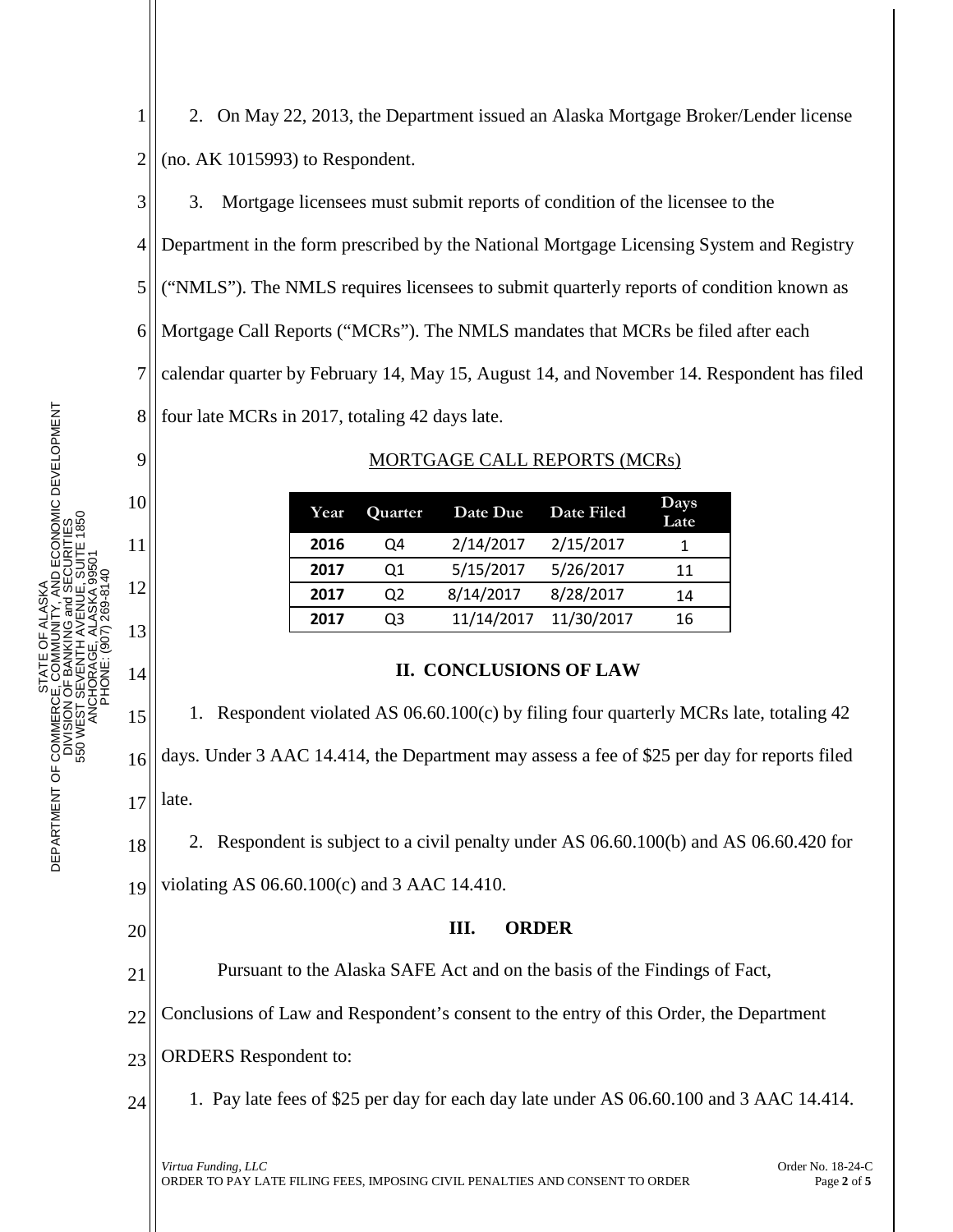UNITY, AND ECONOMIC DEVELOPMENT<br>NG and SECURITIES<br>AVENUE, SUITE 1850 DEPARTMENT OF COMMERCE, COMMUNITY, AND ECONOMIC DEVELOPMENT 550 WEST SEVENTH AVENUE, SUITE 1850 DIVISION OF BANKING and SECURITIES ANCHORAGE, ALASKA 99501 PHONE: (907) 269-8140 ALASKA STATE OF ALASKA ŏ **STATE**<br>DEPARTMENT OF COMMERCE, COMM<br>DIVISION OF BAN<br>DIVISION OF BAN<br>SO WEST SEVENT

13

15

16

17

18

19

20

21

22

23

24

1 2 The total for the late MCRs is \$1,050. These late fees are suspended for a period of three years.

3 4 5 6 2. Pay a civil penalty under AS 06.60.420 in the amount of \$2,000. This amount was calculated at \$500 for the late 2016 Q4 MCR, \$500 for the late 2017 Q1 MCR, \$500 for the late 2017 Q2 MCR, and \$500 for the late 2017 Q3 MCR. This amount is immediately due to the Department.

7 8 9 10 3. Comply with all provisions of the Alaska SAFE Act, including associated regulations. If Respondent fails to comply with any term or condition of this Order, including failure to comply with any future filing or reporting deadlines, the suspended portion of the late fees will be immediately due.

11 12 4. Respondent is jointly and severally liable for complying with the terms of this order including payment of the civil penalty.

5. This Order is a publicly disclosable document and is reportable to the NMLS.

14 **IT IS SO ORDERED.**

> Mike Navarre, Commissioner Department of Commerce, Community and Economic Development

 $\frac{6}{4/2018}$  /s/ Patrice Walsh Date **Patrice Walsh, Acting Director** Division of Banking and Securities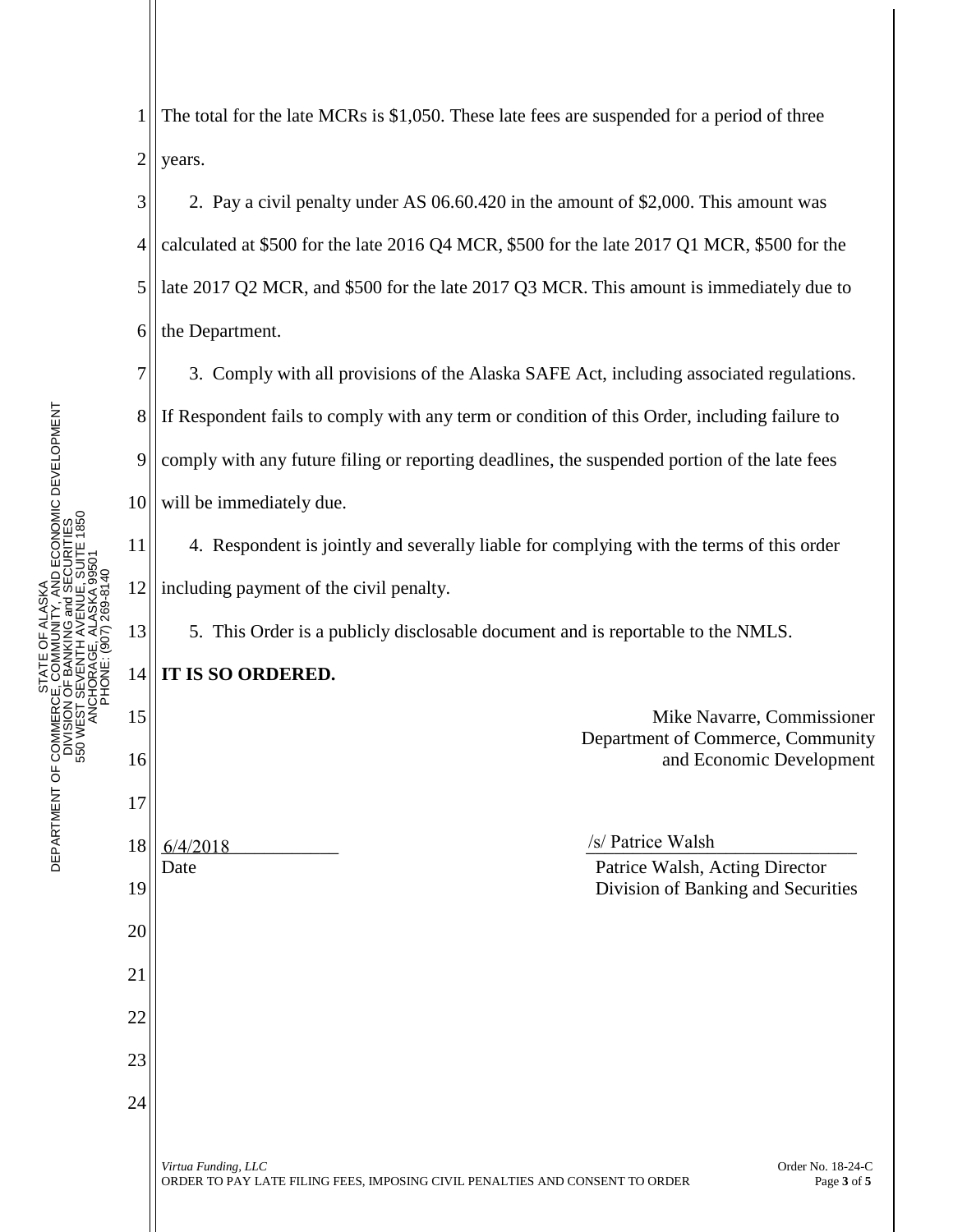| $\mathbf 1$    | <b>Consent to Entry of Order</b>                                                                                                        |  |  |  |
|----------------|-----------------------------------------------------------------------------------------------------------------------------------------|--|--|--|
| $\overline{c}$ | I, Jonathan Pocock, state that I am the Owner/Principal Loan Manager for Virtua                                                         |  |  |  |
| 3              | Funding, LLC ("Respondent"); that I am authorized to act on its behalf; that I have read the                                            |  |  |  |
| 4              | foregoing Order; and that I am aware of the right to a hearing and appeal in this matter, and                                           |  |  |  |
| 5              | have waived the same.                                                                                                                   |  |  |  |
| 6              | Respondent admits to the jurisdiction of the Department of Commerce, Community                                                          |  |  |  |
| 7              | and Economic Development, Division of Banking and Securities ("Department") and further                                                 |  |  |  |
| 8              | consents to entry of this Order by the Department as settlement of the issues contained in this                                         |  |  |  |
| 9              | Order. Respondent admits violation of the Alaska SAFE Act.                                                                              |  |  |  |
| 10             | Respondent understands that the Department reserves the right to take further actions to                                                |  |  |  |
| 11             | enforce this Order or to take appropriate action upon discovery of other violations of the                                              |  |  |  |
| 12             | Alaska SAFE Act, and that Respondent will fully comply with the terms and conditions of this                                            |  |  |  |
| 13             | Order, the Alaska SAFE Act and associated regulations.                                                                                  |  |  |  |
| 14             |                                                                                                                                         |  |  |  |
| 15             |                                                                                                                                         |  |  |  |
| 16             | $\frac{1}{2}$                                                                                                                           |  |  |  |
| 17             | $\sqrt{}$                                                                                                                               |  |  |  |
| 18             |                                                                                                                                         |  |  |  |
| 19             |                                                                                                                                         |  |  |  |
| 20             |                                                                                                                                         |  |  |  |
| 21             |                                                                                                                                         |  |  |  |
| 22             |                                                                                                                                         |  |  |  |
| 23             |                                                                                                                                         |  |  |  |
| 24             |                                                                                                                                         |  |  |  |
|                | Order No. 18-24-C<br>Virtua Funding, LLC<br>ORDER TO PAY LATE FILING FEES, IMPOSING CIVIL PENALTIES AND CONSENT TO ORDER<br>Page 4 of 5 |  |  |  |